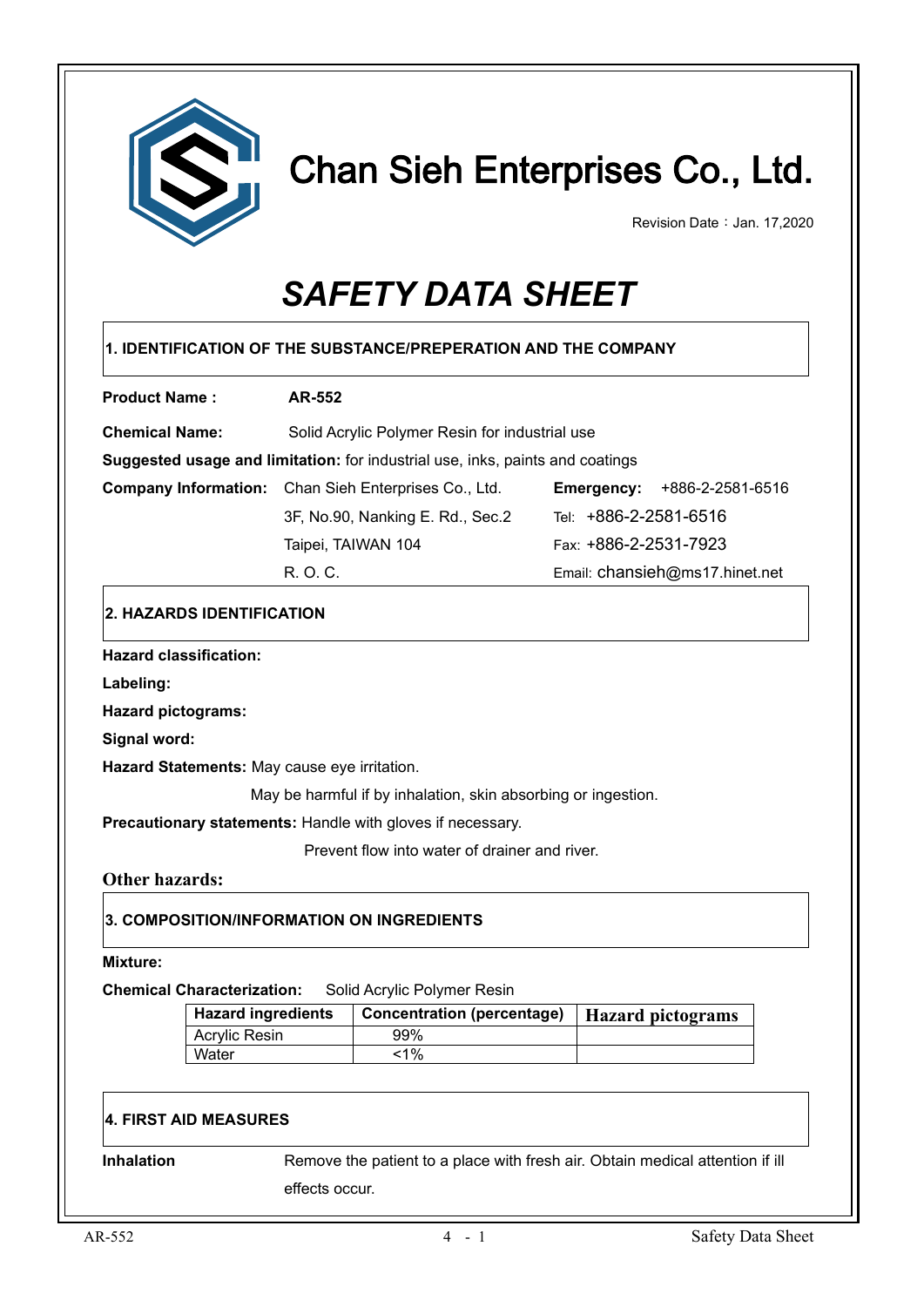| <b>Skin Contact:</b>                 | Wash with water.                                                                                        |  |
|--------------------------------------|---------------------------------------------------------------------------------------------------------|--|
| <b>Eye Contact:</b>                  | Immediately flush with plenty of water for 15 minutes and obtain medical                                |  |
|                                      | attention if still irritating.                                                                          |  |
| Ingestion                            | Wash out mouth with water. Obtain medical attention if ill effects occur.                               |  |
|                                      | The Most important Symptoms and hazardous effects: May cause skin reddish and dizziness                 |  |
|                                      | Personal protection for the first aid person: Current unknown.                                          |  |
|                                      | Indication for physician: Symptomatic treatment and supportive therapy as indicated.                    |  |
| 5. FIRE-FIGHTING MEASURES            |                                                                                                         |  |
|                                      | Not classed as flammable. If involved in a fire, it may emit noxious and toxic fumes.                   |  |
|                                      | Extinguish media: Foam, CO2, dry powder, water spray.                                                   |  |
|                                      | Special hazards may occur during fire-fighting: This material will support combustion, if ignited. Like |  |
|                                      | all thermoplastic materials, it will melt under fire                                                    |  |
|                                      | conditions.                                                                                             |  |
| Special fire-fighting procedure:     |                                                                                                         |  |
|                                      | Protection for fire fighter: Protective clothes and gloves                                              |  |
| 6. ACCIDENTAL RELEASE MEASUREMENT    |                                                                                                         |  |
| <b>Personal precautions</b>          | Spilled particles present a severe slip hazard. Avoid contact with skin and                             |  |
|                                      | eyes. Do not breathe dust.                                                                              |  |
|                                      | <b>Environmental precautions :</b> Do not release to the environment.                                   |  |
|                                      | Methods for cleaning up : Sweep up and shovel into waste container.                                     |  |
| <b>7. HANDLING AND STORAGE</b>       |                                                                                                         |  |
| <b>Handling precautions</b>          | Avoid contact with eyes. Do not breathe dust.                                                           |  |
| <b>Storage conditions</b>            | Store in a cool dry place.                                                                              |  |
|                                      | 8. EXPOSURE CONTROLS/PERSONAL PROTECTION                                                                |  |
|                                      | Construction control: Close room should has ventilation system.                                         |  |
| <b>Control factors: TWA : -</b>      |                                                                                                         |  |
| STEL : -                             |                                                                                                         |  |
| Ceiling : -                          |                                                                                                         |  |
| $LC_{50}$ : -                        |                                                                                                         |  |
| $LD_{50}$ -                          |                                                                                                         |  |
| <b>Personal protection equipment</b> |                                                                                                         |  |
| <b>Respirators protection</b>        | yes, in airborne dusts.                                                                                 |  |
| <b>Hands protection</b>              |                                                                                                         |  |
| <b>Eyes protection</b>               | goggles (in dust).                                                                                      |  |
| Skin and body protection             | remove particles from skin to avoid plasticization by skin oil.                                         |  |
|                                      | Hygiene practices: Obey the operation rule and prevent unnecessary contact, be careful during           |  |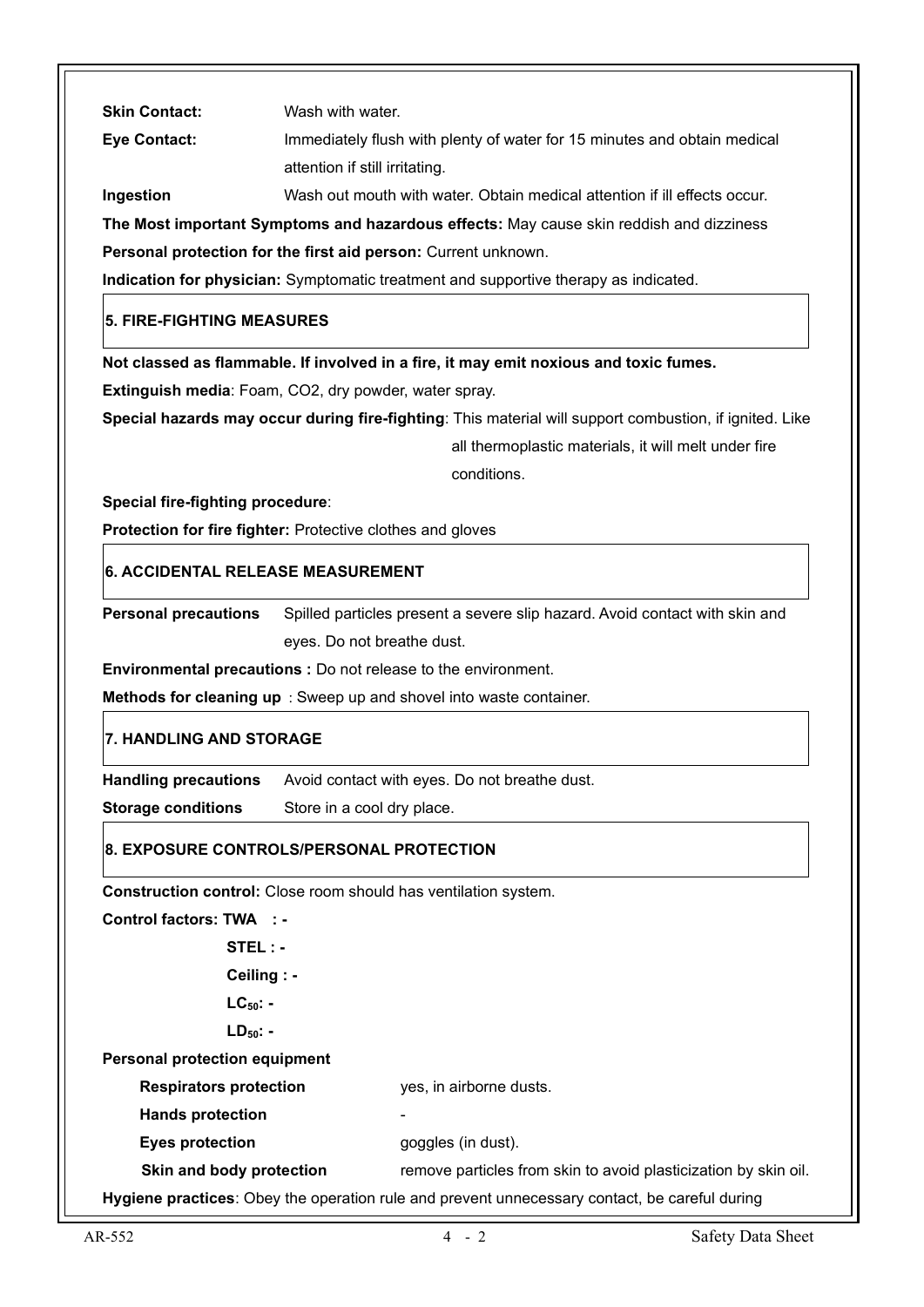| 9. PHYSICAL AND CHEMICAL PROPERTIES<br><b>Type</b><br>MMA copolymer<br>White transparent; free flowing bead<br>Appearance<br>Odor<br>Slight<br>Specific gravity (water=1)<br>$1.0 - 1.1 (20^{\circ}$ C)<br>min. 99 %<br>Total solids (%w/w)<br>Average mol. Weight (Mw)<br>115,000<br>Acid value (mg KOH/g)<br>$<$ 1<br>Tg (DSC: $°C$ )<br>90<br><b>Softening point (Ring&amp;Ball)</b><br>160<br>°C<br>Viscosity Brookfield (25°C)<br>800 - 1,000 (35% Mixture) Toluene(3) / MEK(2)<br>Density (20 °C; kg/l)<br>1.18<br>Solubility in water (% by wt.)<br>Insoluble in water. Soluble in ketones, aromatics and esters.<br>Vapor pressure (at 20°C)<br>not available<br><b>Flashing point</b><br>none<br><b>Explosion Limited</b><br>$LEL: -$<br>$UEL: -$<br>Partition coefficient (n-octanol/water, log Kow) : --<br><b>10. STABILITY AND REACTIVITY</b><br><b>Stable</b><br><b>Stability</b><br>Possible hazards under special condition<br>None<br><b>Conditions to avoid</b><br>None<br><b>Material to avoid</b><br>None<br><b>Hazardous decomposition products</b><br>None known<br><b>11. TOXICOLOGICAL INFORMATION</b><br><b>Acute Toxicity:</b><br>Inhalation: Dust may be irritate to the upper respiratory tract.<br>Skin: Unlikely to cause skin irritation<br>Eyes: May cause eye irritation<br>Ingestion: Unlikely to be hazardous if swallowed<br><b>Regional effects:</b> | handling, and wash hands after handling. |  |  |
|-------------------------------------------------------------------------------------------------------------------------------------------------------------------------------------------------------------------------------------------------------------------------------------------------------------------------------------------------------------------------------------------------------------------------------------------------------------------------------------------------------------------------------------------------------------------------------------------------------------------------------------------------------------------------------------------------------------------------------------------------------------------------------------------------------------------------------------------------------------------------------------------------------------------------------------------------------------------------------------------------------------------------------------------------------------------------------------------------------------------------------------------------------------------------------------------------------------------------------------------------------------------------------------------------------------------------------------------------------------------------------------------|------------------------------------------|--|--|
|                                                                                                                                                                                                                                                                                                                                                                                                                                                                                                                                                                                                                                                                                                                                                                                                                                                                                                                                                                                                                                                                                                                                                                                                                                                                                                                                                                                           |                                          |  |  |
|                                                                                                                                                                                                                                                                                                                                                                                                                                                                                                                                                                                                                                                                                                                                                                                                                                                                                                                                                                                                                                                                                                                                                                                                                                                                                                                                                                                           |                                          |  |  |
|                                                                                                                                                                                                                                                                                                                                                                                                                                                                                                                                                                                                                                                                                                                                                                                                                                                                                                                                                                                                                                                                                                                                                                                                                                                                                                                                                                                           |                                          |  |  |
|                                                                                                                                                                                                                                                                                                                                                                                                                                                                                                                                                                                                                                                                                                                                                                                                                                                                                                                                                                                                                                                                                                                                                                                                                                                                                                                                                                                           |                                          |  |  |
|                                                                                                                                                                                                                                                                                                                                                                                                                                                                                                                                                                                                                                                                                                                                                                                                                                                                                                                                                                                                                                                                                                                                                                                                                                                                                                                                                                                           |                                          |  |  |
|                                                                                                                                                                                                                                                                                                                                                                                                                                                                                                                                                                                                                                                                                                                                                                                                                                                                                                                                                                                                                                                                                                                                                                                                                                                                                                                                                                                           |                                          |  |  |
|                                                                                                                                                                                                                                                                                                                                                                                                                                                                                                                                                                                                                                                                                                                                                                                                                                                                                                                                                                                                                                                                                                                                                                                                                                                                                                                                                                                           |                                          |  |  |
|                                                                                                                                                                                                                                                                                                                                                                                                                                                                                                                                                                                                                                                                                                                                                                                                                                                                                                                                                                                                                                                                                                                                                                                                                                                                                                                                                                                           |                                          |  |  |
|                                                                                                                                                                                                                                                                                                                                                                                                                                                                                                                                                                                                                                                                                                                                                                                                                                                                                                                                                                                                                                                                                                                                                                                                                                                                                                                                                                                           |                                          |  |  |
|                                                                                                                                                                                                                                                                                                                                                                                                                                                                                                                                                                                                                                                                                                                                                                                                                                                                                                                                                                                                                                                                                                                                                                                                                                                                                                                                                                                           |                                          |  |  |
|                                                                                                                                                                                                                                                                                                                                                                                                                                                                                                                                                                                                                                                                                                                                                                                                                                                                                                                                                                                                                                                                                                                                                                                                                                                                                                                                                                                           |                                          |  |  |
|                                                                                                                                                                                                                                                                                                                                                                                                                                                                                                                                                                                                                                                                                                                                                                                                                                                                                                                                                                                                                                                                                                                                                                                                                                                                                                                                                                                           |                                          |  |  |
|                                                                                                                                                                                                                                                                                                                                                                                                                                                                                                                                                                                                                                                                                                                                                                                                                                                                                                                                                                                                                                                                                                                                                                                                                                                                                                                                                                                           |                                          |  |  |
|                                                                                                                                                                                                                                                                                                                                                                                                                                                                                                                                                                                                                                                                                                                                                                                                                                                                                                                                                                                                                                                                                                                                                                                                                                                                                                                                                                                           |                                          |  |  |
|                                                                                                                                                                                                                                                                                                                                                                                                                                                                                                                                                                                                                                                                                                                                                                                                                                                                                                                                                                                                                                                                                                                                                                                                                                                                                                                                                                                           |                                          |  |  |
|                                                                                                                                                                                                                                                                                                                                                                                                                                                                                                                                                                                                                                                                                                                                                                                                                                                                                                                                                                                                                                                                                                                                                                                                                                                                                                                                                                                           |                                          |  |  |
|                                                                                                                                                                                                                                                                                                                                                                                                                                                                                                                                                                                                                                                                                                                                                                                                                                                                                                                                                                                                                                                                                                                                                                                                                                                                                                                                                                                           |                                          |  |  |
|                                                                                                                                                                                                                                                                                                                                                                                                                                                                                                                                                                                                                                                                                                                                                                                                                                                                                                                                                                                                                                                                                                                                                                                                                                                                                                                                                                                           |                                          |  |  |
|                                                                                                                                                                                                                                                                                                                                                                                                                                                                                                                                                                                                                                                                                                                                                                                                                                                                                                                                                                                                                                                                                                                                                                                                                                                                                                                                                                                           |                                          |  |  |
|                                                                                                                                                                                                                                                                                                                                                                                                                                                                                                                                                                                                                                                                                                                                                                                                                                                                                                                                                                                                                                                                                                                                                                                                                                                                                                                                                                                           |                                          |  |  |
|                                                                                                                                                                                                                                                                                                                                                                                                                                                                                                                                                                                                                                                                                                                                                                                                                                                                                                                                                                                                                                                                                                                                                                                                                                                                                                                                                                                           |                                          |  |  |
|                                                                                                                                                                                                                                                                                                                                                                                                                                                                                                                                                                                                                                                                                                                                                                                                                                                                                                                                                                                                                                                                                                                                                                                                                                                                                                                                                                                           |                                          |  |  |
|                                                                                                                                                                                                                                                                                                                                                                                                                                                                                                                                                                                                                                                                                                                                                                                                                                                                                                                                                                                                                                                                                                                                                                                                                                                                                                                                                                                           |                                          |  |  |
|                                                                                                                                                                                                                                                                                                                                                                                                                                                                                                                                                                                                                                                                                                                                                                                                                                                                                                                                                                                                                                                                                                                                                                                                                                                                                                                                                                                           |                                          |  |  |
|                                                                                                                                                                                                                                                                                                                                                                                                                                                                                                                                                                                                                                                                                                                                                                                                                                                                                                                                                                                                                                                                                                                                                                                                                                                                                                                                                                                           |                                          |  |  |
|                                                                                                                                                                                                                                                                                                                                                                                                                                                                                                                                                                                                                                                                                                                                                                                                                                                                                                                                                                                                                                                                                                                                                                                                                                                                                                                                                                                           |                                          |  |  |
|                                                                                                                                                                                                                                                                                                                                                                                                                                                                                                                                                                                                                                                                                                                                                                                                                                                                                                                                                                                                                                                                                                                                                                                                                                                                                                                                                                                           |                                          |  |  |
|                                                                                                                                                                                                                                                                                                                                                                                                                                                                                                                                                                                                                                                                                                                                                                                                                                                                                                                                                                                                                                                                                                                                                                                                                                                                                                                                                                                           |                                          |  |  |
|                                                                                                                                                                                                                                                                                                                                                                                                                                                                                                                                                                                                                                                                                                                                                                                                                                                                                                                                                                                                                                                                                                                                                                                                                                                                                                                                                                                           |                                          |  |  |
|                                                                                                                                                                                                                                                                                                                                                                                                                                                                                                                                                                                                                                                                                                                                                                                                                                                                                                                                                                                                                                                                                                                                                                                                                                                                                                                                                                                           |                                          |  |  |
| Sensitization:<br>Chronic toxicity or long term toxicity:                                                                                                                                                                                                                                                                                                                                                                                                                                                                                                                                                                                                                                                                                                                                                                                                                                                                                                                                                                                                                                                                                                                                                                                                                                                                                                                                 |                                          |  |  |